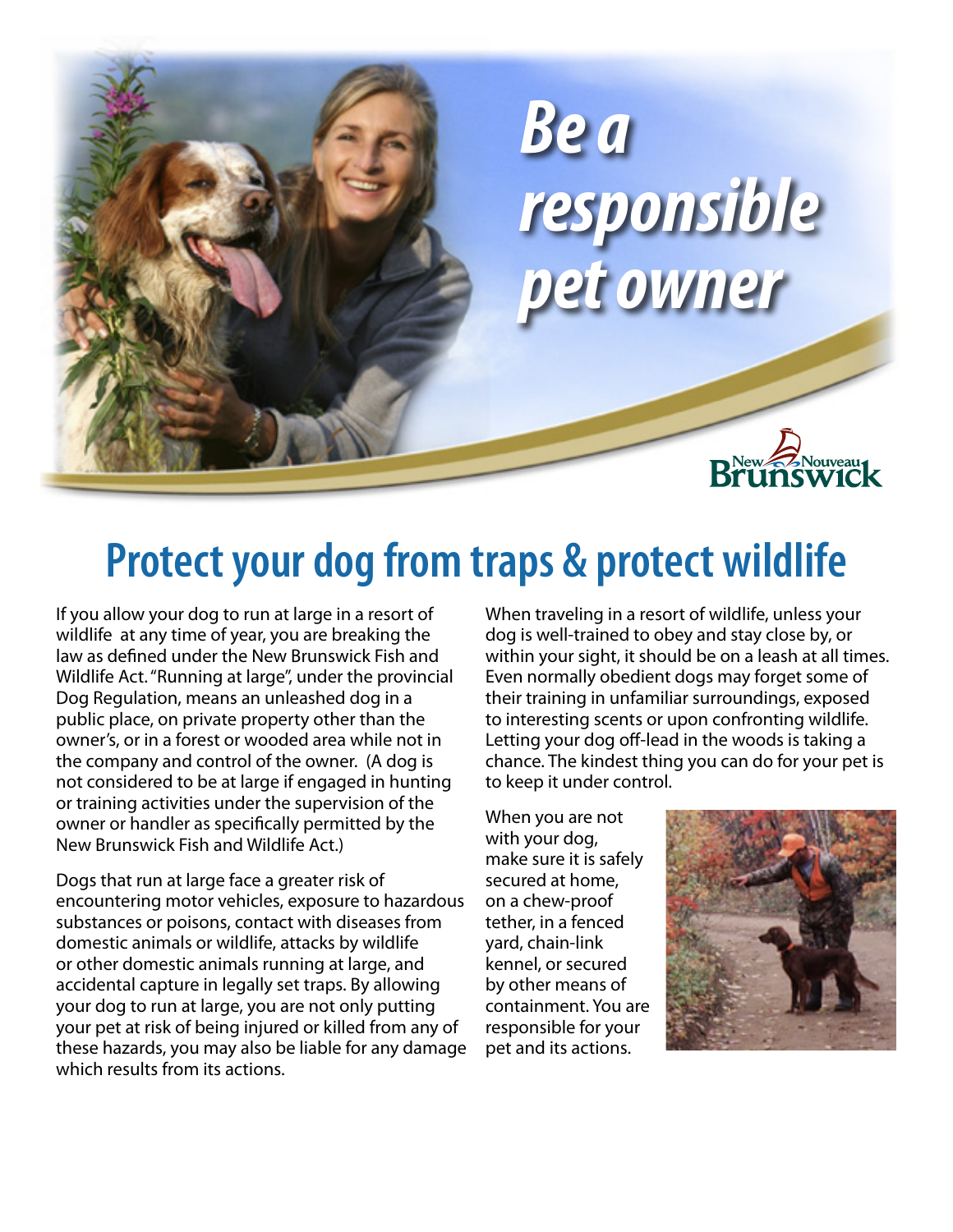### *Regulations governing trapping and hunting*

- Trapping for wild furbearing animals using killing type traps may only be conducted between the last Saturday in October to the last day of December. (You may obtain a copy of the annual Hunt & Trap summary of regulations at a Natural Resources office or view it on-line. ( www.gnb.ca Click Keyword: Natural Resources. Then check our main index.)
- Snaring for wild furbearing animals may only be conducted from mid-November to the last day of February.
- Traps or snares may be set in wildlife habitat at other times of the year (with permission from the private property owner) to deal with nuisance wildlife situations.
- No person shall set or place a trap or snare on dry land within 300 metres of a dwelling, school, playground, athletic field, dump or place of business except for the purposes of nuisance wildlife control on private land by the landowner or his/her agent.
- It is illegal to disturb any trap or snare without the owner's consent.
- Most hunting seasons occur between Oct. 1 and the last day in February. Certain species, however, may be hunted at other times throughout the year as they are varmint species. (For example, crows and coyotes.)
- Private property may be posted under the Posting of Signs on Land Regulation under the Fish and Wildlife Act to restrict hunting and trapping activities.
- A Conservation Officer has the authority to destroy any dog found running at large in a resort of wildlife.
- While the details may vary, most New Brunswick municipalities and many towns have bylaws which prohibit dogs from running at large. (For details on municipal bylaws in your area, contact your nearest municipal office or visit their web site.) These regulations and bylaws are in place to protect the public, livestock, other domestic pets and wildlife from uncontrolled domestic pets roaming at large.

## *The best way to keep your dog safe*

- Know when hunting and trapping seasons are open in your area.
- Know who owns the land where you walk your dog and ask for permission from landowners.
- Keep control of your dog at all times and do not allow your dog to run at large.
- Keep your dog on a leash while in wildlife habitat.
- Report dogs running at large, harassing or chasing wildlife.
- If you hunt with your dog or walk your dog in wildlife habitat during fur harvesting season, in areas where traps and snares may be set, carry a good pair of wire-cutting pliers that can be used to cut wire and free your dog in the unlikely event that it becomes captured in a snare.
- If you encounter a trap or snare, immediately leash your dog and carefully leave the area to avoid other traps that may be in the vicinity.
- Do not disturb any trap or snare and the surrounding area in which the trap or snare is set. If you believe that the trap may be set illegally, immediately notify the local Natural Resources office.
- Familiarize yourself with the methods to release a dog from a trap or snare. Your knowledge of these methods could save your dog's life.

### *Removing your dog from a trap or snare*

If a dog is accidentally captured in a trap or snare while in the company of its owner/handler, it is possible to successfully remove it alive if you know what to do. It is essential that you understand and can quickly and calmly follow the steps required to release a dog from a trap or snare.

Your familiarity with the dog and its temperament may determine whether or not you will be able to release the dog by yourself. Remember the surprise and shock of being captured may cause the dog to become extremely excited or agitated, even to the state of biting at anyone who comes close to it. Your ability to reassure and calm the dog will be a key factor in securing its release.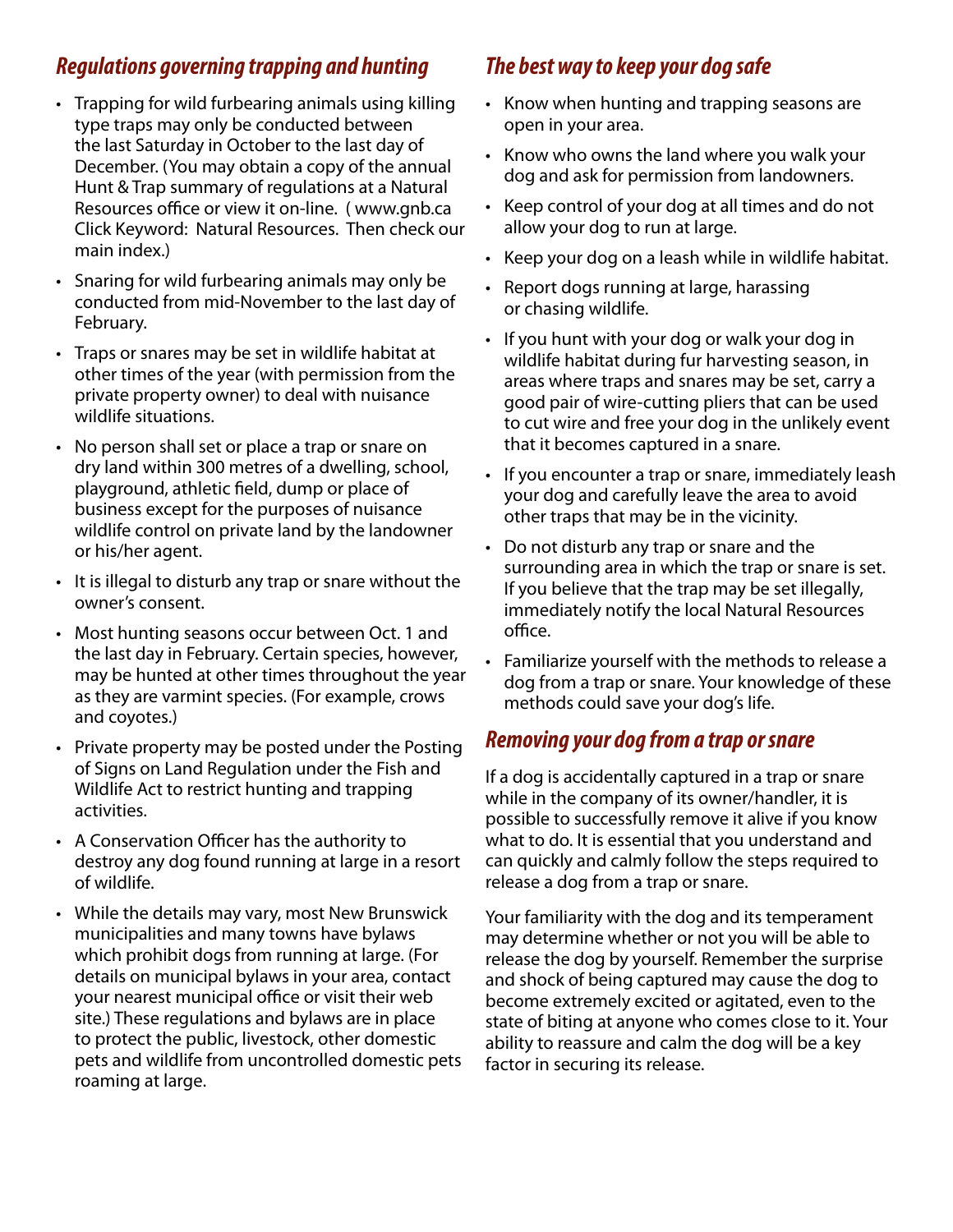### *Body gripping traps*

Body gripping traps (known as 'Conibear type' traps) have a square frame with two rotating jaws. Larger versions typically have two springs. These traps are designed to strike small to medium- sized animals in the neck or body and kill them quickly and humanely. Various sizes are used to capture animals ranging from weasels to raccoons and beavers.

If a dog is accidentally captured while in the company of its owner/handler, it is possible to successfully remove the dog. To do this it is essential for you to understand and calmly follow the steps outlined below.

The only way to open the jaws on these types of traps is to compress and secure the spring(s) on the trap. It is impossible to pull the jaws apart otherwise. Once the



*Body gripping or Conibear trap*

springs are compressed, the jaws of the trap will open freely, allowing you to release the dog. Larger body gripping traps are equipped with springs which may be difficult, if not impossible, to compress with your hands. By using a dog leash, rope or belt and following the instructions below, you will be able to create a crude pulley system with increased mechanical advantage, making it easier to compress and secure the springs with moderate effort.



#### *Step 1:*

*Place your foot through the loop end of the leash. You can also use a piece of rope or a belt, but you will have to make a loop in one end.*



#### *Step 2:*

*Take the free end of the rope or leash and feed it through both eyes of the spring.*

#### *Step 3:*

*Loop the rope or leash over the spring eye farthest away from you and feed it back through the eye closest to your foot.*



### *Step 6:*

*While still holding the rope, secure the safety hook in place to lock the spring in the compressed position, taking pressure off the jaws. If the trap has a second spring you will need to repeat these steps. With both jaws compressed, you will be able to remove the trap from the dog.*

#### *Step 4:*

*Stabilize the other side of the trap with your foot by standing on the lower edge of the spring.*

#### *Step 5:*

*Pull up on the rope or leash with both hands until the spring is compressed.*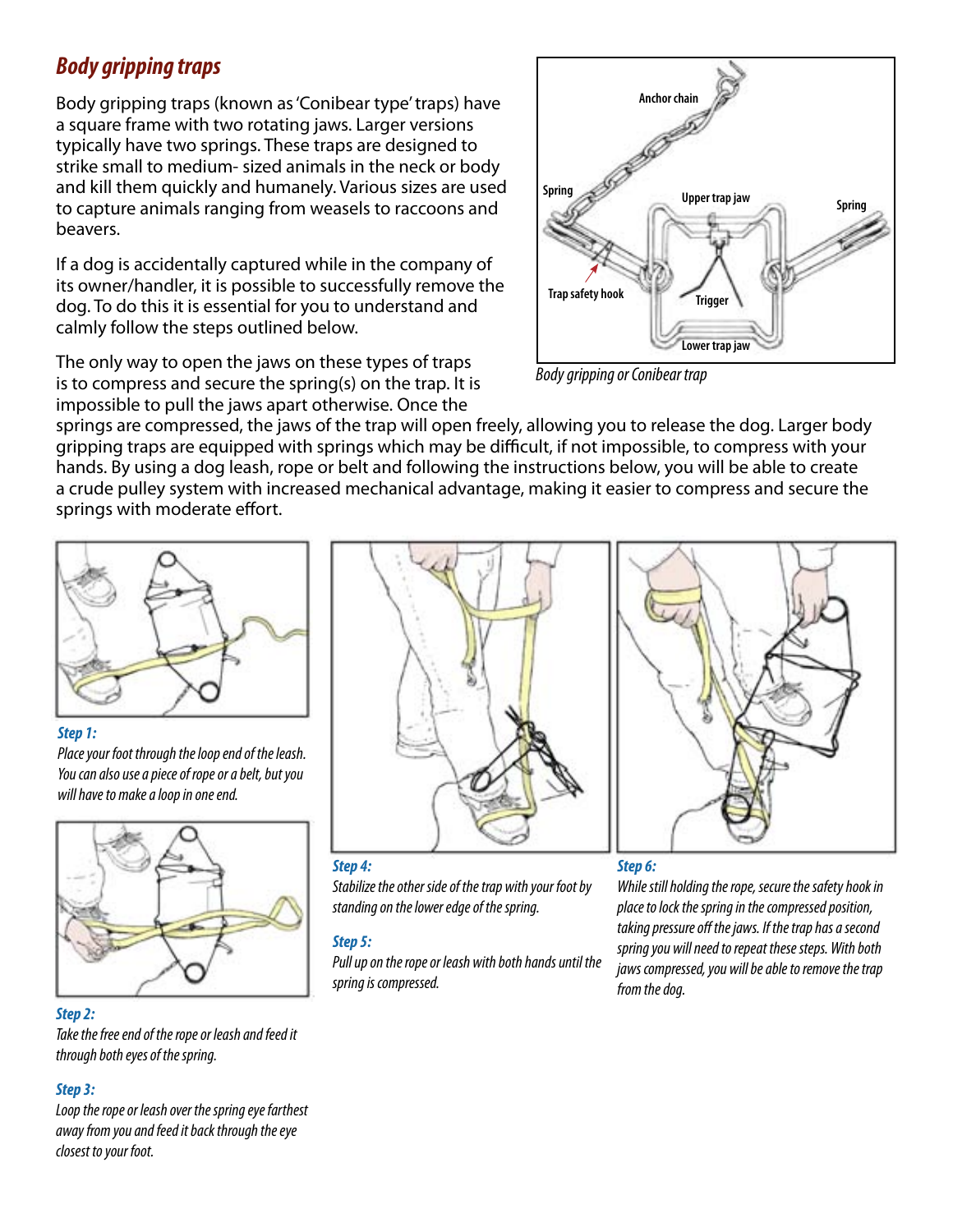### *Foot or leghold traps*

The term "leghold" is a misnomer. These traps are designed to capture the target animal by the foot and hold it alive until the trapper arrives to remove it. The foothold trap most likely to be encountered in wildlife habitat is the coil spring foothold trap. While it may be disconcerting to



*Coilspring leghold trap*

have your dog caught in a foothold trap, accidental capture in such a trap is not life threatening. Provided you are with your dog, and are able to remove the trap relatively quickly, there is little risk of anything more than minor injury.

Your familiarity with the dog, its temperament and how excited it becomes while in the trap will determine whether or not you will be able to release the dog by yourself. If help is not immediately available, it is possible for one person to release a dog caught in a leghold trap. If, after attempting the steps below, you are unable to remove the dog from the trap, you may need to leave the dog and the trap site to seek help. You may be able to unfasten the trap from its anchor point (may be attached by wire or chain) and take the dog with the trap still on the dog's foot to someone who can help you remove the trap.



*Step 1: Secure your dog by pinning it to the ground or holding it in an upright position. Depending on the individual, the size of the trap, and the size of the dog, you may be able to grab both levers with your fingers and, using the palms of your hands, stabilize the bottom of the trap or base plate. Once this is accomplished, pull the levers of the trap toward you with your fingers using one continuous motion. This will release the pressure on the jaws of the trap enough for the dog to pull its foot free or to allow the foot to fall out from between the jaws of the trap. The trap jaws do not have to be completely opened for the dog to free its foot.*



*Step 2: If the trap is too large to manipulate the levers of the trap with your hands, secure the trap on the ground with both springs pointing upward. Place the inside of your feet simultaneously on both levers and pivot forward using your body weight to compress the levers of the trap. Your weight on the levers will relax the pressure on the trap jaws, loosening the jaws and enabling your dog to pull its foot free.* 

The duration of time the dog was held in the trap may determine the extent of its injuries. Foot or leghold traps are designed to hold an animal alive with a minimal amount of damage to the foot. If you are with your dog when it is caught and are able to release it immediately, you should expect minimal injury to the dog's foot.